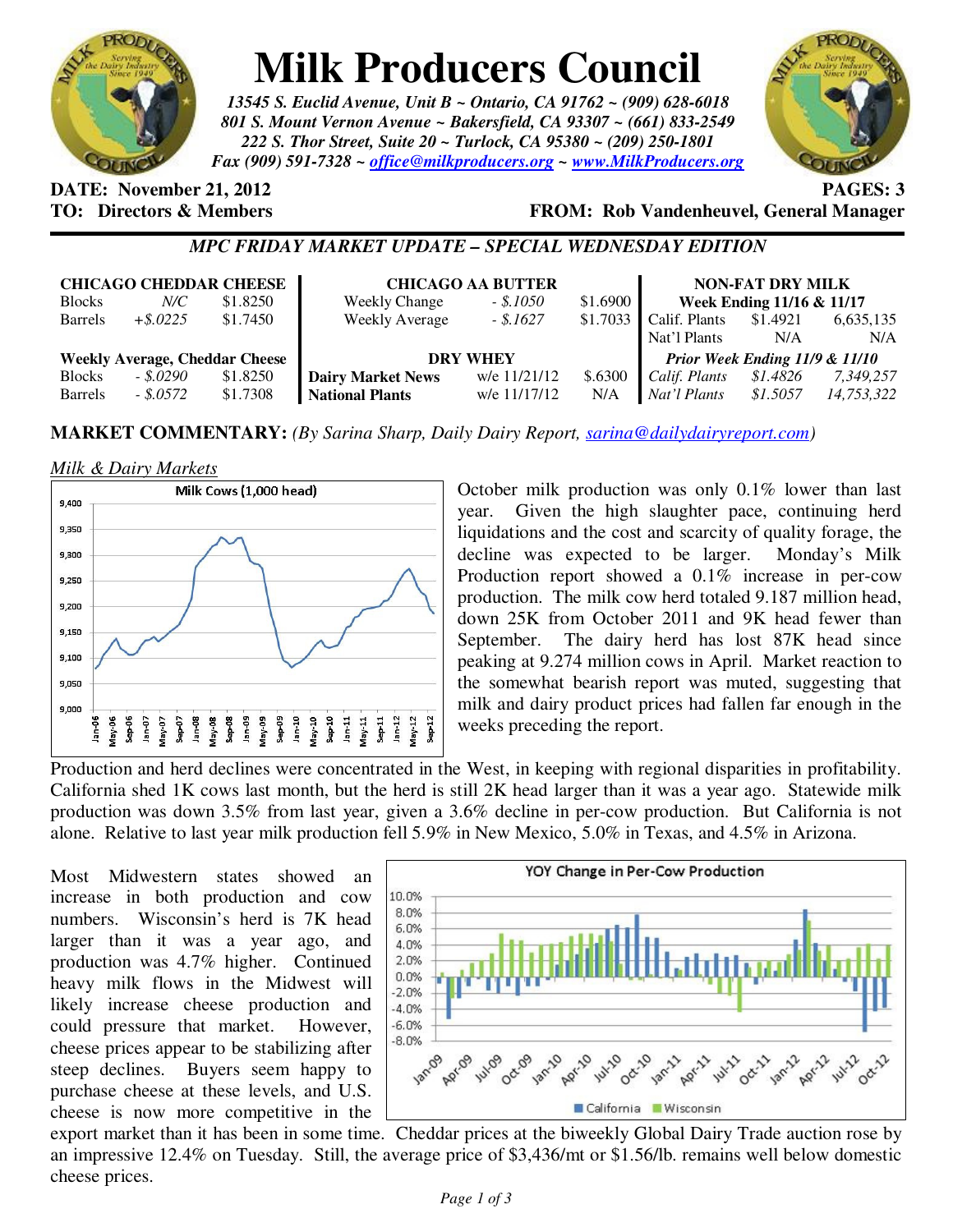Butter prices, in contrast, are still fumbling about for a bottom. Spot butter fell  $7\frac{1}{2}\phi$  on Monday,  $2\phi$  on Tuesday and  $1¢$  on Wednesday. There is plenty of cream available to move to the churn given cheap imports and tepid domestic demand for butterfat. Holiday demand is waning, and butter prices are likely moving lower still. They will have to in order to compete with supplies from New Zealand, where milk production remains well above record-breaking 2011 levels.

Heavy New Zealand milk production will lead to increased milk powder supplies as well, but for the moment global inventories are low. With the production shortfall in the West, U.S. milk powder export volumes are likely to fall. The California Weighted Average Prices for nonfat dry milk added 0.95¢ to \$1.4921, but sales volume remains light. Whole and skim milk powder prices fell nearly 2% at the Global Dairy Trade auction, and nonfat dry milk prices increased  $1.1\phi$  in the week ending November 17, according to the National Dairy Product Sales Report. Grade A nonfat dry milk prices shed ½¢ at the CME spot trade this week. Extra Grade prices held steady.

#### *Grain Markets*

Feed prices bounced back this week, as it appears that corn and soybean market bears have overstayed their welcome. Even with the bounce, soybean prices remain at the low end of their recent range. Conditions in South America remain generally favorable although not ideal for planting. Planted acreage may fall short of intentions. Widely followed analyst group Oil World cautioned that it may lower its global oilseed production estimate, which currently calls for a 12% increase from last year's production. It is simply too soon to count on a huge South American crop, although it is off to a solid start. Meanwhile, U.S. soybean exports remain strong despite terrible soybean processing margins in China and rumors – never verified – of cancelled Chinese soybean imports. In fact, the USDA reported export sales of both soybeans and soybean oil to China Wednesday morning. If South American production falls short of expectations, U.S. soybean exports will likely exceed forecasted demand by a considerable margin.

Corn prices have returned to the middle of their well-established \$7.20-\$7.60 range. U.S. corn exports are lackluster, as domestic corn prices are simply uncompetitive. However, the Brazilian corn basis is rising, and its discount to U.S. corn is narrowing. Brazilian corn supplies are dwindling, and congestion in the ports has led to delays in shipments. Some buyers will forgo the Brazilian corn market rather than put up with delays. U.S. corn exports could benefit from this demand for timely exports, however the U.S. faces logistical issues of its own. The Mississippi River is low and barge traffic is already operating with weight restrictions. If water levels fall enough this winter, barge traffic could be limited and the flow of grain from the Corn Belt to the port could slow, resulting in a stronger corn basis at the port and a weaker corn basis in the Midwest. It would also do little to encourage corn exports, and could keep supplies on our shores. In the absence of a slowdown in barge traffic, U.S. corn exports should increase in the first few months of next year as Brazil will have little to offer. A noted increase in corn exports could push corn prices higher.

**\*\*\*** 

## **FRED DOUMA'S PRICE PROJECTIONS…**

**Nov 21 Final: Quota cwt. \$20.19 Overbase cwt. \$18.49 Cls. 4a cwt. \$18.21 Cls. 4b cwt. \$18.48 Last Week: Quota cwt. \$20.15 Overbase cwt. \$18.45 Cls. 4a cwt. \$18.13 Cls. 4b cwt. \$18.48 \*\*\*** 

**EPA REJECTS REQUESTS FOR MODIFYING THE "ETHANOL MANDATE":** *(By Rob Vandenheuvel)*  Last week, the EPA announced that they would *not* be revising the Renewable Fuel Standard (a.k.a. the RFS, or the "ethanol mandate"), as requested by nine Governors, 34 U.S. Senators, 156 House members and a coalition of livestock, poultry and dairy organizations. *(A press release from the livestock, poultry and dairy coalition can be found at: http://www.nationalchickencouncil.org/livestock-poultry-dairy-producers-say-rfs-is-broken/).* As we've discussed in previous issues of this newsletter, when Congress created the Renewable Fuel Standard, which creates a mandatory volume of renewable fuel that must be blended with our nation's transportation fuel each year, they gave EPA the authority to temporarily waive the RFS – in whole or in part – during periods when they determined it was causing "severe" economic or environmental harm.